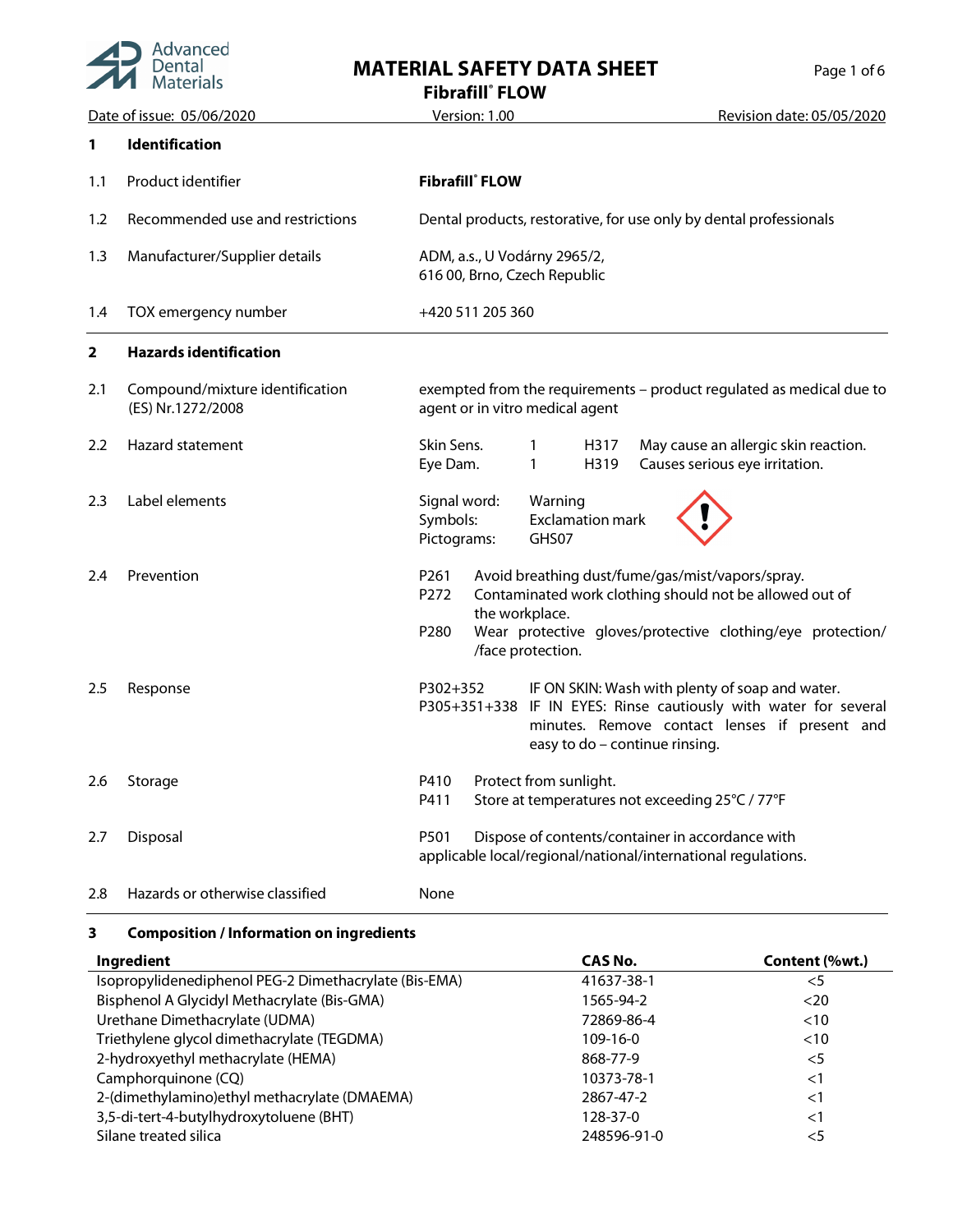

# **MATERIAL SAFETY DATA SHEET** Page 2 of 6

**Fibrafill® FLOW**

|      |                                                                           | Fibratill FLOW                                                                                                                                             |                           |  |  |
|------|---------------------------------------------------------------------------|------------------------------------------------------------------------------------------------------------------------------------------------------------|---------------------------|--|--|
|      | Date of issue: 05/06/2020                                                 | Version: 1.00                                                                                                                                              | Revision date: 05/05/2020 |  |  |
|      | Silane treated glass                                                      | 65997-17-3                                                                                                                                                 | <60                       |  |  |
|      | Silane treated silica fibers                                              | < 10<br>Not Assigned                                                                                                                                       |                           |  |  |
| 4    | <b>First aid measures</b>                                                 |                                                                                                                                                            |                           |  |  |
| 4.1  | <b>IF INHALED</b>                                                         | Remove person to fresh air and keep comfortable for breathing. *                                                                                           |                           |  |  |
| 4.2  | <b>IF IN EYES</b>                                                         | Rinse cautiously with water for several minutes. Remove contact lenses<br>if present and easy to do - continue rinsing. *                                  |                           |  |  |
| 4.3  | IF ON SKIN                                                                | Wash with plenty of soap and water. *                                                                                                                      |                           |  |  |
| 4.4  | IF SWALLOWED                                                              | Rinse mouth. Drink plenty of water.*                                                                                                                       |                           |  |  |
|      |                                                                           | * IF SIGNS / SYMPTOMS / PERSON FEELING UNWELL, GET MEDICAL ATTENTION!                                                                                      |                           |  |  |
| 4.5  | Most important symptoms<br>(both acute and delayed)                       | See Section 11.1 Information on toxicological effects.                                                                                                     |                           |  |  |
| 5    | <b>Fire-fighting measures</b>                                             |                                                                                                                                                            |                           |  |  |
| 5.1  | Suitable extinguishing media                                              | Chemical foam, CO <sub>2</sub> , water or dry chemical                                                                                                     |                           |  |  |
| 5.2  | Special hazards arising from<br>the substance or mixture                  | None inherent in this product                                                                                                                              |                           |  |  |
| 5.3  | Hazardous decomposition or by-products                                    | Carbon dioxide and carb. monoxide are produced during combustion.                                                                                          |                           |  |  |
| 5.4  | Special protective actions or fire-fighters                               | No special protective actions for fire-fighters are anticipated.                                                                                           |                           |  |  |
| 6    | <b>Accidental release measures</b>                                        |                                                                                                                                                            |                           |  |  |
| 6.1  | Personal precautions,<br>protective equipment<br>and emergency procedures | Remove people to safety.<br>Prevent formation of dust.<br>Avoid contact with skin and eyes.<br>Wear personal protective clothing.                          |                           |  |  |
| 6.2  | <b>Environmental precautions</b>                                          | Avoid release to the environment, otherwise contact competent<br>authorities.                                                                              |                           |  |  |
| 6.3  | Methods and materials for<br>containment and cleaning up                  | Gather mechanically. Avoid formation of dust. Dispose in accordance<br>with applicable local/regional/national/international regulations.                  |                           |  |  |
| 6.4. | Additional information:                                                   | Information on safe handling - see Section 7.<br>Information on personal protective clothing - see Section 8.<br>Information on disposal - see Section 13. |                           |  |  |
| 7    | <b>Handling and storage</b>                                               |                                                                                                                                                            |                           |  |  |

7.1 Precautions for safe handling **Avoid breathing of dust created by cutting**, sanding, grinding or machining. If skin contact occurs, wash skin with soap and water. Acrylates may penetrate commonly-used gloves. If product contacts glove, remove and discard glove, wash hands immediately with soap and water and then re-glove. Avoid breathing dust/fume/gas/mist/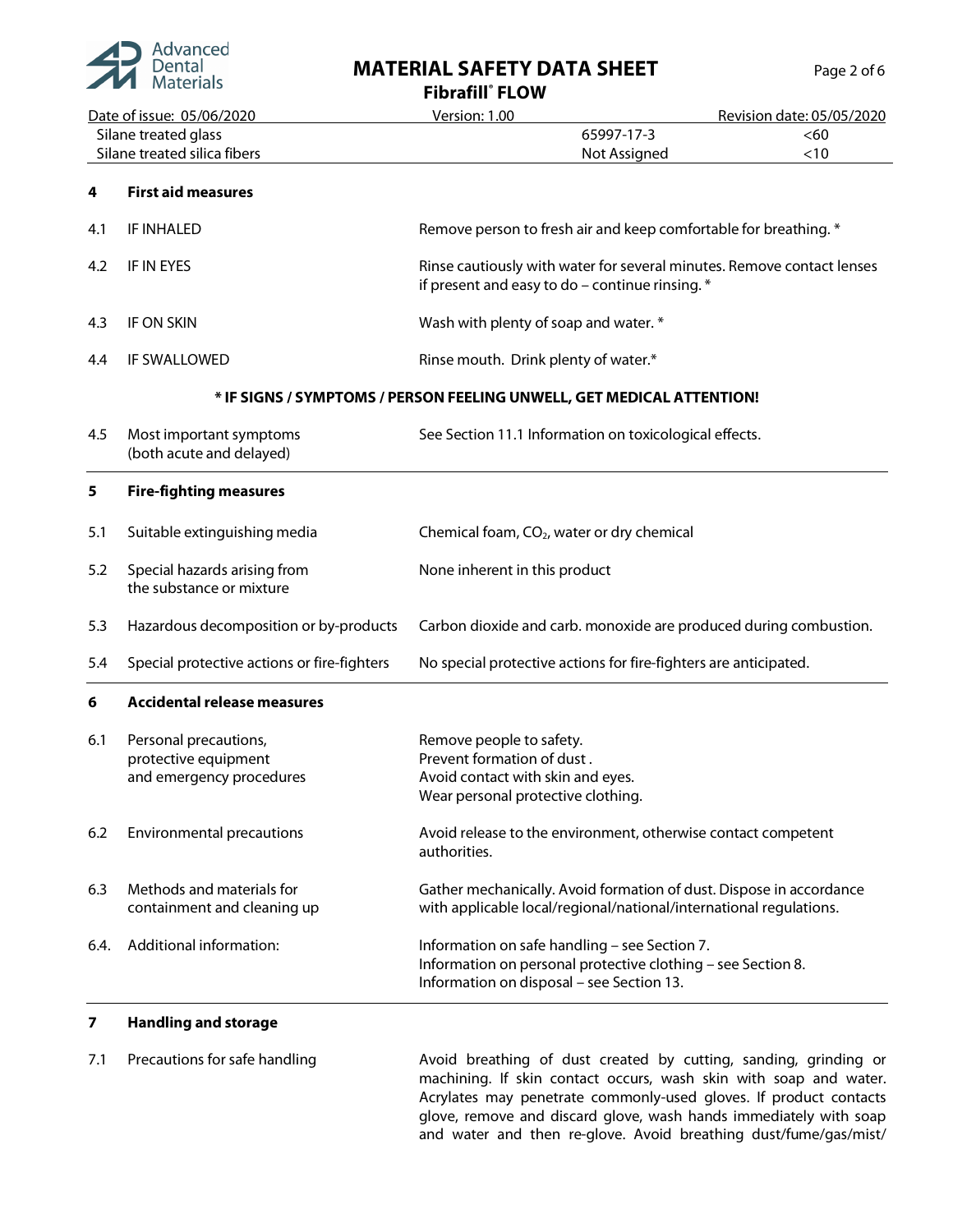

#### **MATERIAL SAFETY DATA SHEET** Page 3 of 6 **Fibrafill® FLOW**

|     |                                                                | FIDFATIII FLUW                                                                                                                                                                                                                                                                                                                                                                                                                                                                                                                                   |
|-----|----------------------------------------------------------------|--------------------------------------------------------------------------------------------------------------------------------------------------------------------------------------------------------------------------------------------------------------------------------------------------------------------------------------------------------------------------------------------------------------------------------------------------------------------------------------------------------------------------------------------------|
|     | Date of issue: 05/06/2020                                      | Version: 1.00<br>Revision date: 05/05/2020                                                                                                                                                                                                                                                                                                                                                                                                                                                                                                       |
|     |                                                                | vapors/spray. Do not get in eyes, on skin, or on clothing. Do not eat,<br>drink or smoke when using this product. Avoid release to the<br>environment. Avoid contact with oxidizing and/or reducing agents.                                                                                                                                                                                                                                                                                                                                      |
| 7.2 | Conditions for safe storage<br>including any incompatibilities | Store at 4-25 °C / 39-77 °F, away from direct sunlight, initiators,<br>oxidizing, and/or reducing agents. Store in unopened original<br>packaging. Over time, spontaneous polymerization may occur.                                                                                                                                                                                                                                                                                                                                              |
| 7.3 | Fire- and explosion protection                                 | Not required                                                                                                                                                                                                                                                                                                                                                                                                                                                                                                                                     |
| 8   | <b>Exposure controls / personal protection</b>                 |                                                                                                                                                                                                                                                                                                                                                                                                                                                                                                                                                  |
| 8.1 | Exposure controls                                              | Use general dilution ventilation and/or local exhaust ventilation to<br>control airborne exposure and dust/fume/gas/mist/vapor/spray. If<br>ventilation is not adequate use respiratory protection equipment.                                                                                                                                                                                                                                                                                                                                    |
| 8.2 | Personal protective equipment                                  |                                                                                                                                                                                                                                                                                                                                                                                                                                                                                                                                                  |
|     | 8.2.1 Protective and hygiene measures                          | General rules of hygiene apply as when working with chemicals. Avoid<br>contact with skin, eyes and clothes. Draw up and observe skin<br>protection program. Wash hands and face before breaks and after<br>work and take a shower if necessary. When using do not eat or drink.                                                                                                                                                                                                                                                                 |
|     | 8.2.2 Eye/face protection                                      | Use tightly fitting safety goggles.                                                                                                                                                                                                                                                                                                                                                                                                                                                                                                              |
|     | 8.2.3 Hand protection                                          | Use suitable safety gloves.<br>Gloves should be replaced regularly, especially after extended contact<br>with the product. For each work-place a suitable glove type has to be<br>selected.<br>Note: The right safety gloves selection does not depend on the material<br>only as some other parameters may vary depending on the<br>manufacturer. Safety gloves are mostly made out of mixture of<br>materials and it is not possible to calculate the material penetration<br>time - it is therefore recommended to perform a test before use. |

|     | 8.2.4 Skin protection                   | Wear suitable protective clothes.                                                                                                              |                                                                                                          |  |
|-----|-----------------------------------------|------------------------------------------------------------------------------------------------------------------------------------------------|----------------------------------------------------------------------------------------------------------|--|
| 9   | <b>Physical and chemical properties</b> |                                                                                                                                                |                                                                                                          |  |
| 9.1 | Appearance                              | Generally physical form:<br>Specific physical form:<br>Color:                                                                                  | Solid<br>Paste<br>Colorless to light yellow                                                              |  |
| 9.2 | Odor                                    | Hardly noticeable but characteristic (moderate acrylate)                                                                                       |                                                                                                          |  |
| 9.3 | Change in the physical state:           | Melting point/melting range:<br>Boiling point/boiling range:<br>Flash point:<br>Auto-ignition temperature:<br>Danger of explosion:<br>Density: | Not determined<br>Not determined<br>No flash point<br>Not determined<br>Not determined<br>Not determined |  |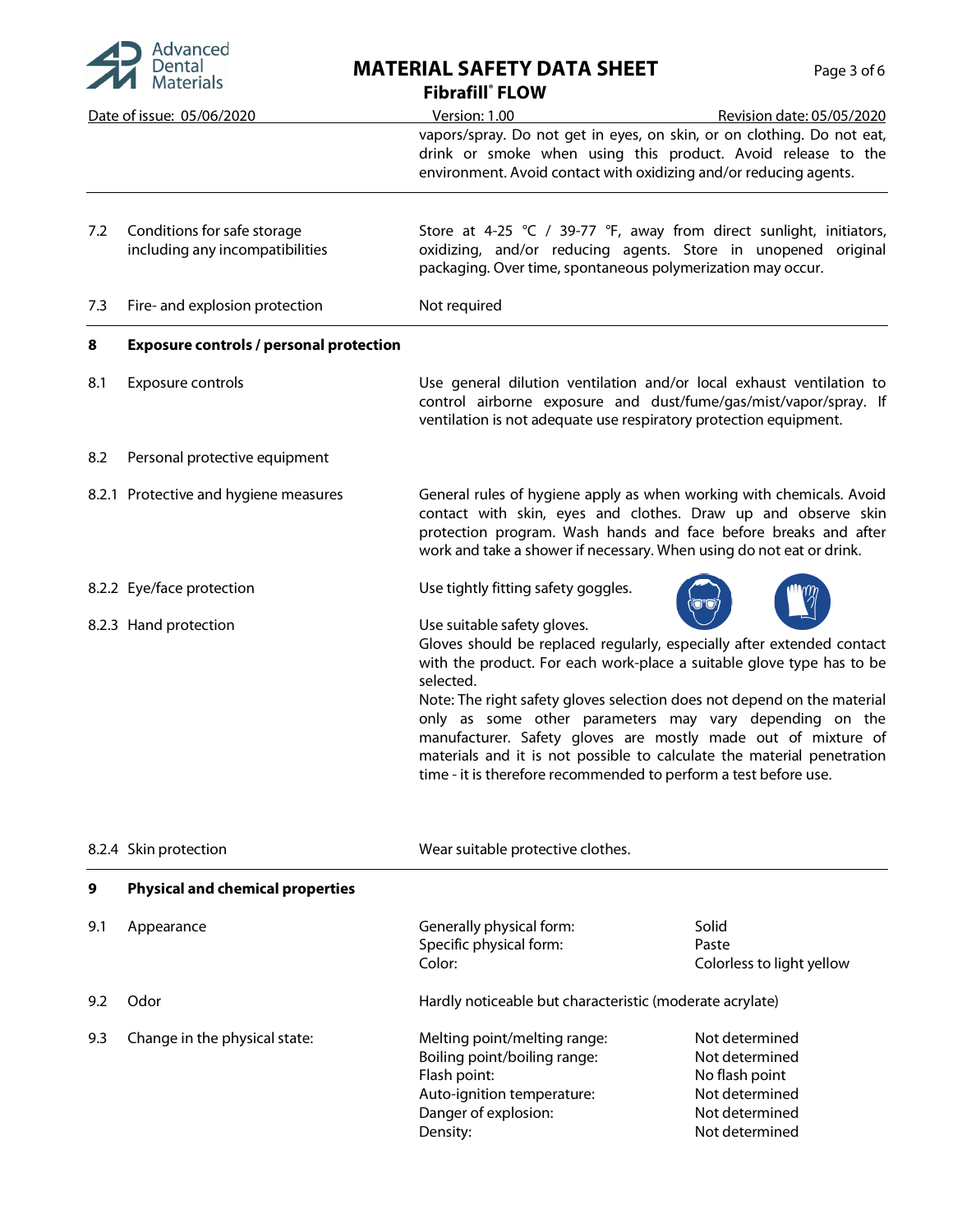

## **MATERIAL SAFETY DATA SHEET Fibrafill® FLOW**

| Page 4 of 6 |  |  |
|-------------|--|--|
|             |  |  |

| Date of issue: 05/06/2020             | Version: 1.00                                                      | Revision date: 05/05/2020 |
|---------------------------------------|--------------------------------------------------------------------|---------------------------|
|                                       | Vapor pressure:                                                    | Not determined            |
|                                       | Viscosity:                                                         | Not determined            |
|                                       | pH:                                                                | Not determined            |
|                                       | Solubility in/miscibility with Water:                              | Negligible                |
|                                       | Content of solvents:                                               | Not determined            |
|                                       | Other information                                                  | No data available         |
| <b>Stability and reactivity</b><br>10 |                                                                    |                           |
| $101$ Dooctivity                      | No uncafe reaction when bandled and stored according to provisions |                           |

| 10.1 Reactivity:                        | No unsafe reaction when handled and stored according to provisions |
|-----------------------------------------|--------------------------------------------------------------------|
| 10.2 Chemical stability                 | Stable                                                             |
| 10.3 Possibility of hazardous reactions | None known                                                         |
| 10.4 Conditions to avoid                | Protect from light, store in original packaging.                   |
| 10.5 Incompatible materials             | Strong oxidizing agents                                            |
| 10.6 Hazardous decomposition products   | None known                                                         |

#### **11 Toxicological information**

The information below may not be consistent with the material classification in Section 2 if specific ingredient classifications are mandated by a competent authority. In addition, toxicological data on ingredients may not be reflected in the material classification and/or the signs and symptoms of exposure, because an ingredient may be present below the threshold for labeling, an ingredient may not be available for exposure, or the data may not be relevant to the material as a whole.

If the component is listed in the Section 3 but does not appear in the table below, either no data are available or the data are not sufficient for the classification.

| 11.1 Acute toxicity |  |
|---------------------|--|
|                     |  |

| <b>Name</b>                                   | <b>Route</b>                                                                                                       | <b>Species</b> | <b>Value</b>                                                      |
|-----------------------------------------------|--------------------------------------------------------------------------------------------------------------------|----------------|-------------------------------------------------------------------|
| <b>Overall Product</b>                        |                                                                                                                    |                | No data available; ATE 2000-5000mg/kg                             |
| Urethane Dimethacrylate (UDMA)                | Ingestion                                                                                                          | $Rat(f+m)$     | LD50>5000mg/kg                                                    |
| 2-hydroxyethyl methacrylate (HEMA)            | Ingestion                                                                                                          | Rat            | LD50=5050mg/kg                                                    |
|                                               | Dermal                                                                                                             | Rabbit         | LD50>3000mg/kg                                                    |
| 2-(dimethylamino) ethyl methacrylate (DMAEMA) | Ingestion                                                                                                          | Rat            | LD50>2000mg/kg                                                    |
|                                               | Dermal                                                                                                             | Rat            | LD50>2000mg/kg                                                    |
|                                               | Dermal                                                                                                             | Rabbit         | LD50>3000mg/kg                                                    |
| 3,5-di-tert-4-butylhydroxytoluene (BHT)       | Ingestion                                                                                                          | $Rat(f+m)$     | LD50>6000mg/kg                                                    |
|                                               | Dermal                                                                                                             | Rat            | LD50>2000mg/kg                                                    |
| Silane treated silica                         | Dermal                                                                                                             |                | LD50 estimated to be >5000mg/kg                                   |
|                                               | Ingestion                                                                                                          |                | LD50 estimated to be >5000mg/kg                                   |
| Note: ATE = Acute Toxicity Estimate           |                                                                                                                    |                |                                                                   |
| 11.2 Skin corrosion/Irritation                |                                                                                                                    |                | Based on available data, the classification criteria are not met. |
| Sensitization effects<br>11.3                 | May cause an allergic skin reaction.<br>Possible sensitization in case of persons suffering from hypersensitivity. |                |                                                                   |
| 11.4 Respiratory sensitization                |                                                                                                                    |                | Based on available data, the classification criteria are not met. |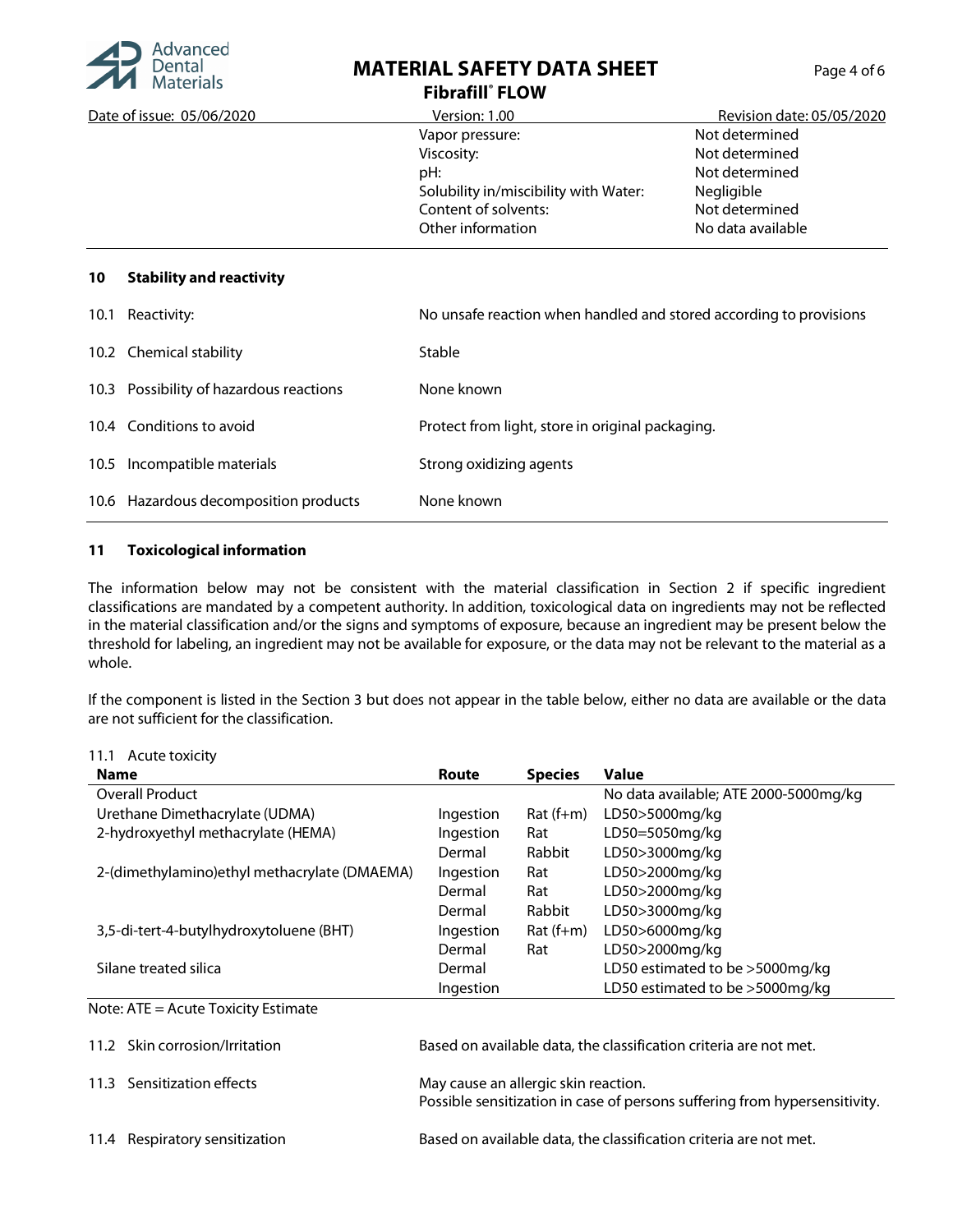

# **MATERIAL SAFETY DATA SHEET**

| Page 5 of 6 |  |  |
|-------------|--|--|
|             |  |  |

**Fibrafill® FLOW**

| Date of issue: 05/06/2020 |                                                                              | Version: 1.00                                                                                                                                                                                                                                                              | Revision date: 05/05/2020 |
|---------------------------|------------------------------------------------------------------------------|----------------------------------------------------------------------------------------------------------------------------------------------------------------------------------------------------------------------------------------------------------------------------|---------------------------|
|                           | 11.5 Specific organ target toxicity<br>Single exposure<br>Prolonged exposure | Based on available data, the classification criteria are not met.<br>Based on available data, the classification criteria are not met.                                                                                                                                     |                           |
|                           | 11.6 Germ cell mutagenicity                                                  | Based on available data, the classification criteria are not met.                                                                                                                                                                                                          |                           |
|                           | 11.7 Carcinogenicity                                                         | Based on available data, the classification criteria are not met.                                                                                                                                                                                                          |                           |
| 12                        | <b>Ecological information</b>                                                |                                                                                                                                                                                                                                                                            |                           |
| 12.1                      | Persistence and degradability                                                | The product has not been tested.                                                                                                                                                                                                                                           |                           |
|                           | 12.2 Bioaccumulative potential                                               | The product has not been tested.                                                                                                                                                                                                                                           |                           |
|                           | 12.3 Mobility in soil                                                        | The product has no been tested.                                                                                                                                                                                                                                            |                           |
|                           | 12.4 Additional ecological information                                       | Water hazard class 3 (self-assessment) - extremely hazardous for water.<br>Do not allow product to reach ground water, water course or sewage<br>system, even in small quantities.<br>Danger to drinking water if even extremely small quantities leak into<br>the ground. |                           |
|                           | 12.5 Further information                                                     | Do not allow uncontrolled discharge of product into the environment.<br>Do not allow to enter into surface water or drains.                                                                                                                                                |                           |
| 13                        | <b>Disposal considerations</b>                                               |                                                                                                                                                                                                                                                                            |                           |
| 13.1                      | Disposal methods                                                             | Dispose of contents/container in accordance with applicable<br>local/regional/national/international regulations.                                                                                                                                                          |                           |
| 14                        | <b>Transport information</b>                                                 |                                                                                                                                                                                                                                                                            |                           |
|                           | 14.1 UN-number                                                               | ADR, ADN, IMDG, IATA                                                                                                                                                                                                                                                       | not regulated             |
|                           | 14.2 UN proper shipping name                                                 | ADR, ADN, IMDG, IATA                                                                                                                                                                                                                                                       | not regulated             |
|                           | 14.3 Transport hazard class                                                  | ADR, ADN, IMDG, IATA                                                                                                                                                                                                                                                       | not regulated             |
|                           | 14.4 Packaging group                                                         | ADR, IMDG, IATA                                                                                                                                                                                                                                                            | not regulated             |
|                           | 14.5 Environmental hazard                                                    | Marine pollutant:                                                                                                                                                                                                                                                          | no                        |
| 14.6                      | Special precautions for user                                                 | Not applicable                                                                                                                                                                                                                                                             |                           |
|                           | 14.7 Transport in bulk<br>(Annex II of Marpol and the IBC Code)              | Not applicable                                                                                                                                                                                                                                                             |                           |
| 14.8                      | UN "Model Regulation"                                                        | not regulated                                                                                                                                                                                                                                                              |                           |
| 15                        | <b>Regulatory information</b>                                                | This MSDS meets the requirements of Regulation (EC) No. 1907/2006.                                                                                                                                                                                                         |                           |
|                           |                                                                              |                                                                                                                                                                                                                                                                            |                           |

15.1 Substance/mixture specific safety, health Directive 2012/18/EU

Named dangerous substances - ANNEX I: None